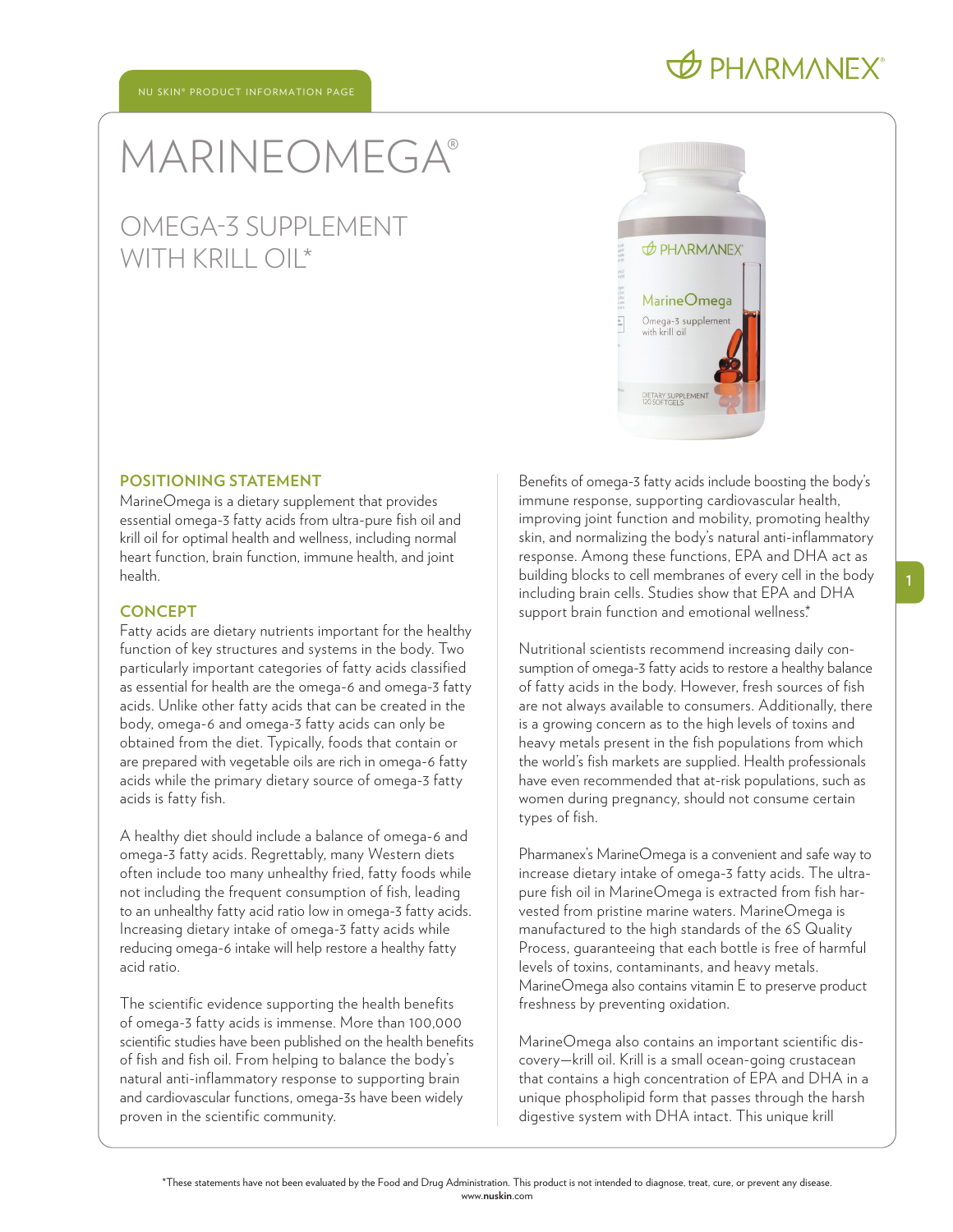## **MARINEOMEGA®**

source passes though the brain-blood-barrier with ease, making it a logically beneficial and bioavailable source not found in other fish oil products.

Krill oil also contains the antioxidant carotenoid astaxanthin and a unique flavonoid—the first flavonoid to be extracted from a non-plant or algae source that provides additional antioxidant benefits. MarineOmega® is the first omega-3 product to contain the benefits of krill oil.

MarineOmega is conveniently formulated to provide an optimal level of 1200 mg/day of ultra-pure omega-3 fatty acids with krill oil rich in EPA and DHA. It also includes vanilla-infused gel capsules for a pleasant aroma and minimal fishy flavor.

Used together, MarineOmega and LifePak® constitute a comprehensive anti-aging supplement program, providing optimal levels of essential micro and macronutrients necessary for longevity and wellness, but typically lacking in most diets. MarineOmega works synergistically with LifePak by enhancing nutrient bioavailability and absorption for maximum health benefit.\*

#### **PRIMARY BENEFITS**

- Provides an excellent source of EPA and DHA for optimal health\*
- Supports normal brain function and wellness\*
- Promotes cardiovascular health\*
- Promotes a healthy immune response\*
- Supports joint function and mobility\*
- Promotes skin health and beauty\*

#### **WHAT MAKES THIS PRODUCT UNIQUE?**

- First omega-3 with krill oil supplement blend on the market
- Delivers EPA and DHA from two sources: ultra-pure fish oil and krill oil
- Contains unique krill oil that provides multiple benefits:
	- Provides highly bioactive EPA and DHA in a unique phospholipid form targeted for use in the brain and cell membranes throughout the body\*
	- Contains the powerful antioxidant carotenoid astaxanthin
	- Contains a unique flavonoid—the first flavonoid extracted from non-plant or algae source
	- High in phospholipids important for forming and protecting nerve membranes\*
- Ultra-pure source of fresh fish oil tested free of harmful levels of toxins, pollutants, and heavy metals
- Includes vanilla-infused softgels for a pleasant aroma and minimal fishy flavor

#### **WHO SHOULD USE THIS PRODUCT?**

MarineOmega is for all individuals seeking the anti-aging benefits of omega-3 fatty acids in optimal levels. Adults and children who do not consume five to six servings of fish each week, or who choose to avoid the risk of toxins and heavy metals common to fish, should take MarineOmega.

#### **DID YOU KNOW?**

- Omega-3 fatty acids from a marine source are more desirable than from a plant source for two reasons: 1) most plant and vegetable oils offer limited amounts of omega-3 fatty acids (less than 1%) and 2) even the best plant sources (such as flaxseed oil) do not offer EPA and DHA, the specific omega-3s with the most notable health benefits.
- MarineOmega delivers EPA and DHA from two sources: 1) ultra-pure fish oil and 2) krill oil, with EPA and DHA in a unique phospholipid structure that is of more direct benefit to brain cells.
- ALA is the most common omega-3 in the human diet, yet the human body can only convert a small percentage of it to EPA and DHA—the specific omega-3s with the most notable health benefits.
- There is growing concern over the rise of toxic build-up of PCBs, toxins, and dioxins in many fish populations, and health professionals have even recommended that at-risk populations, such as women during pregnancy, should not consume certain types of fish.
- Under the strict 6S Quality Process, Pharmanex sources fish and krill that are free of harmful levels of contaminants or heavy metals.
- Krill is the only known animal source to naturally contain flavonoids. All other flavonoids come from plants.
- The American Heart Association recommends eating at least two servings of fatty fish per week\*

#### **FREQUENTLY ASKED QUESTIONS**

#### What are the key ingredients in MarineOmega?

Each daily dose of MarineOmega provides 200 mg of krill oil, an excellent source of EPA and DHA in a unique phospholipid form. MarineOmega also provides 4400 mg of marine lipid concentrate, which contains 600 mg EPA, 400 mg DHA, and 200 mg other omega-3 fatty acids.

#### What are EPA and DHA?

Both EPA (eicosapentaenoic acid) and DHA (docosahexaenoic acid) are omega-3 fatty acids scientifically classified as nutrients essential to human nutrition. EPA and DHA are vital to the body because they are building blocks for other fatty acids needed by the body, and many types of cells and tissues are comprised of these